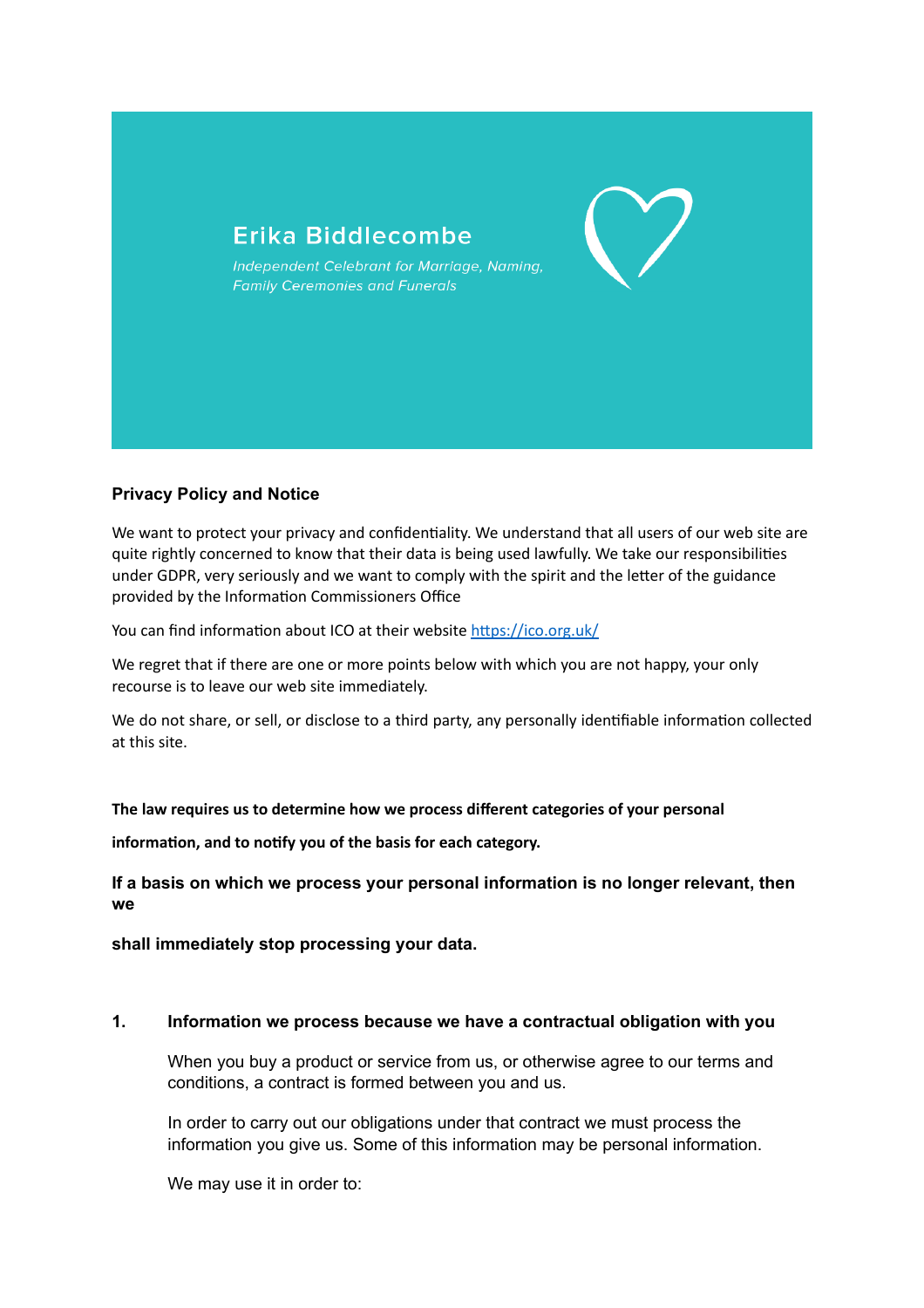- 1.1. verify your identity for security purposes
- 1.2. sell products to you
- 1.3. provide you with our services
- 1.4. provide you with suggestions and advice on products, services and how to obtain the most from using our website

We process this information on the basis there is a contract between us, or that you have requested we use the information before we enter into a legal contract. We shall continue to process this information until the contract between us ends or is terminated by either party under the terms of the contract.

## **2. Information we process with your consent**

Where there is no contractual relationship between us, such as when you browse our website or ask us to provide you more information about our business, including our products and services, you provide your consent to us to process information that may be personal information.

Wherever possible, we aim to obtain your explicit consent to process this information, for example, by asking you to agree to our use of cookies.

Sometimes you might give your consent implicitly, such as when you send us a message by e-mail to which you would reasonably expect us to reply.

Except where you have consented to our use of your information for a specific purpose, we do not use your information in any way that would identify you personally.

We continue to process your information on this basis until you withdraw your consent, or it can be reasonably assumed that your consent no longer exists.

You may withdraw your consent at any time by instructing us: erikaabiddlecombe@gmail.com

# **3. Information we process because we have a legal obligation**

We are subject to the law like everyone else. Sometimes, we must process your information in order to comply with a statutory obligation. This can include your personal information.

### **4. Website usage information**

We may use software embedded in our website (such as JavaScript) to collect information about pages you view and how you have reached them, what you do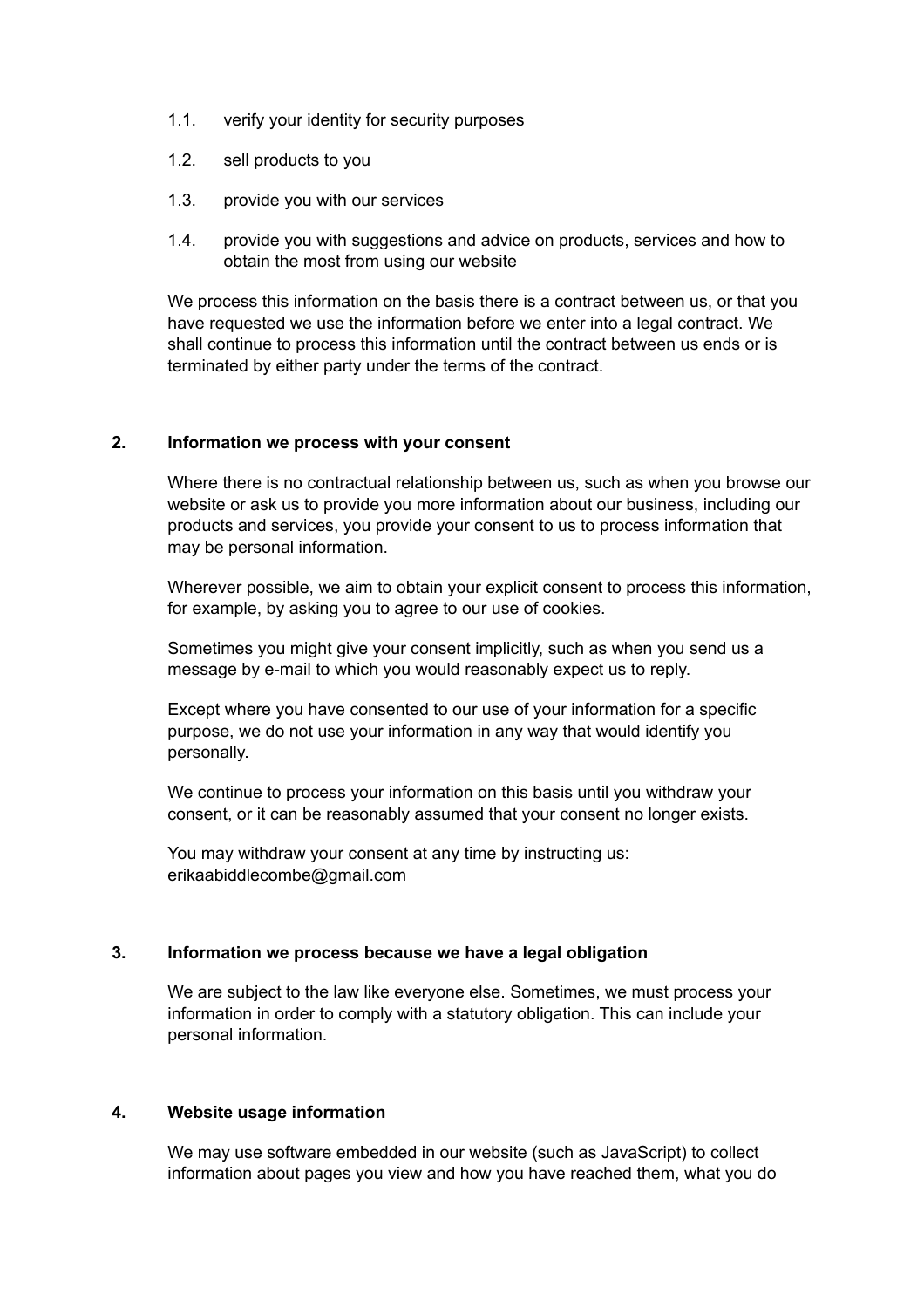when you visit a page, the length of time you remain on the page, and how we perform in providing content to you. We do not associate such information with an identifiable person.

### **5. Cookies**

Cookies are small text files that are placed on your computer's hard drive through your web browser when you visit any web site. They are widely used to make web sites work, or work more efficiently, as well as to provide information to the owners of the site.

Like all other users of cookies, we may request the return of information from your computer when your browser requests a web page from our server. Cookies enable our web server to identify you to us, and to track your actions and the pages you visit while you use our website. The cookies we use may last for a single visit to our site (they are deleted from your computer when you close your browser), or may remain on your computer until you delete them or until a defined period has passed.

Although your browser software enables you to disable cookies, we recommend that you allow the use of cookies to take advantage of the features of our website that rely on their use. If you prevent their use, you will not be able to use all the functionality of our website.

Here are the ways we use cookies:

to record whether you have accepted the use of cookies on our web site. This is solely to comply with the law. If you have chosen not to accept cookies, we will not use cookies for your visit, but unfortunately, our site will not work well for you.

to allow essential parts of our web site to operate for you.

to operate our content management system.

to operate the online notification form - the form that you use to contact us for any reason. This cookie is set on your arrival at our web site and deleted when you close your browser.

to enhance security on our contact form. It is set for use only through the contact form. This cookie is deleted when you close your browser.

to collect information about how visitors use our site. We use the information to improve your experience of our site and enable us to increase sales. This cookie collects information in an anonymous form, including the number of visitors to the site, where visitors have come to the site from, and the pages they visited.

to store your personal information so that you do not have to provide it afresh when you visit the site next time.